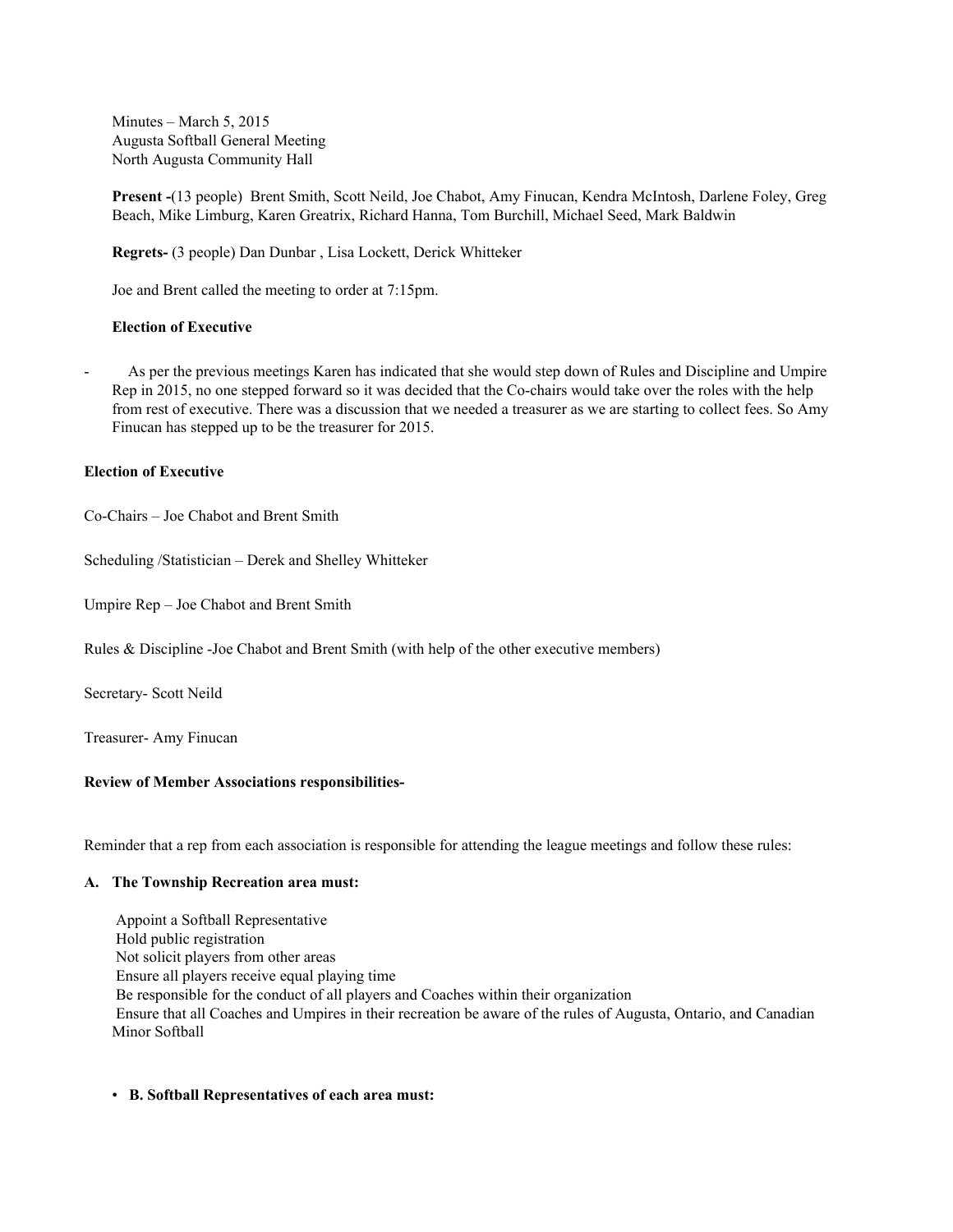∙ Attend Augusta Minor Softball meetings. In the case of a representative being unable to attend a scheduled meeting it is his/her responsibility to ensure someone attends on his/her behalf. Attendance at Augusta Minor Softball meetings is mandatory

∙ Have team lists completed, submitted to league via email to scores@augustasoftball.com and a copy kept by coach for reference purposes if required.

∙ Submit proof of Insurance to scores@augustasoftball.com before start of season. Teams that do not submit proof of insurance will not be allowed to play scheduled games and all games will be forfeited until Insurance coverage is proven.

## **Registration Dates**

Please send your registration dates and location to [scores@augustasoftball.com](mailto:scores@augustasoftball.com) for publication on the Augusta Softball website. If you send your dates by March  $12<sup>th</sup>$  we try to get all them published in the Recorder and Times. Please have your registration dates starting in March and April and come prepared with your expected teams in each division at the next league meeting at the April  $23<sup>rd</sup>$  meeting. If registration numbers are not sufficient in a recreation, an effort needs to be made to place all players in a nearby recreation.

## **Required qualifications required to umpire at different levels**

Umpires must be Registered/ Carded with Softball Ontario For Mites, Mosquito, and Squirt Levels ----- JD umpires For Peewee, Bantam and Midget Levels ---- 1 carded umpire with the effort to have 2 Umpires must be an age higher that the game they are umpiring. Level II umpires can umpire any level. (as per general rules on website)

## **Umpires Report and Rule changes**

Greg Beach presented some information on this year's possible rule changes.

**Bats –** ISF bats will be allowed in 2015. It was decided that Augusta would go with Softball Canada Standard rules for current bat requirements, bats stamped with ASA 2000 and 2004 are still allowed we are now allowing ISF bats. Greg has a current list of the Banned Bats list. Newer bats as discussed last year are being stamped with ASA 2013. These bats are **not** legal for fast pitch. They are designed for slopitch and are not safe for use in fast pitch.

**Balls** - It was decided that Augusta would stay with the current ball requirement as posted in the current rules. .47 with a compression of 375.

### **Updated Rules-**

a) Defensive conference's per game:

"There will be unlimited substitutions in all leagues. The defensive conference rule is in effect and a pitcher is removed after 2 defensive conferences is Change to 3 defensive conferences per game and Peewee and below 5 per game**.**. The removal applies for the balance of the inning only

b) Jewelry :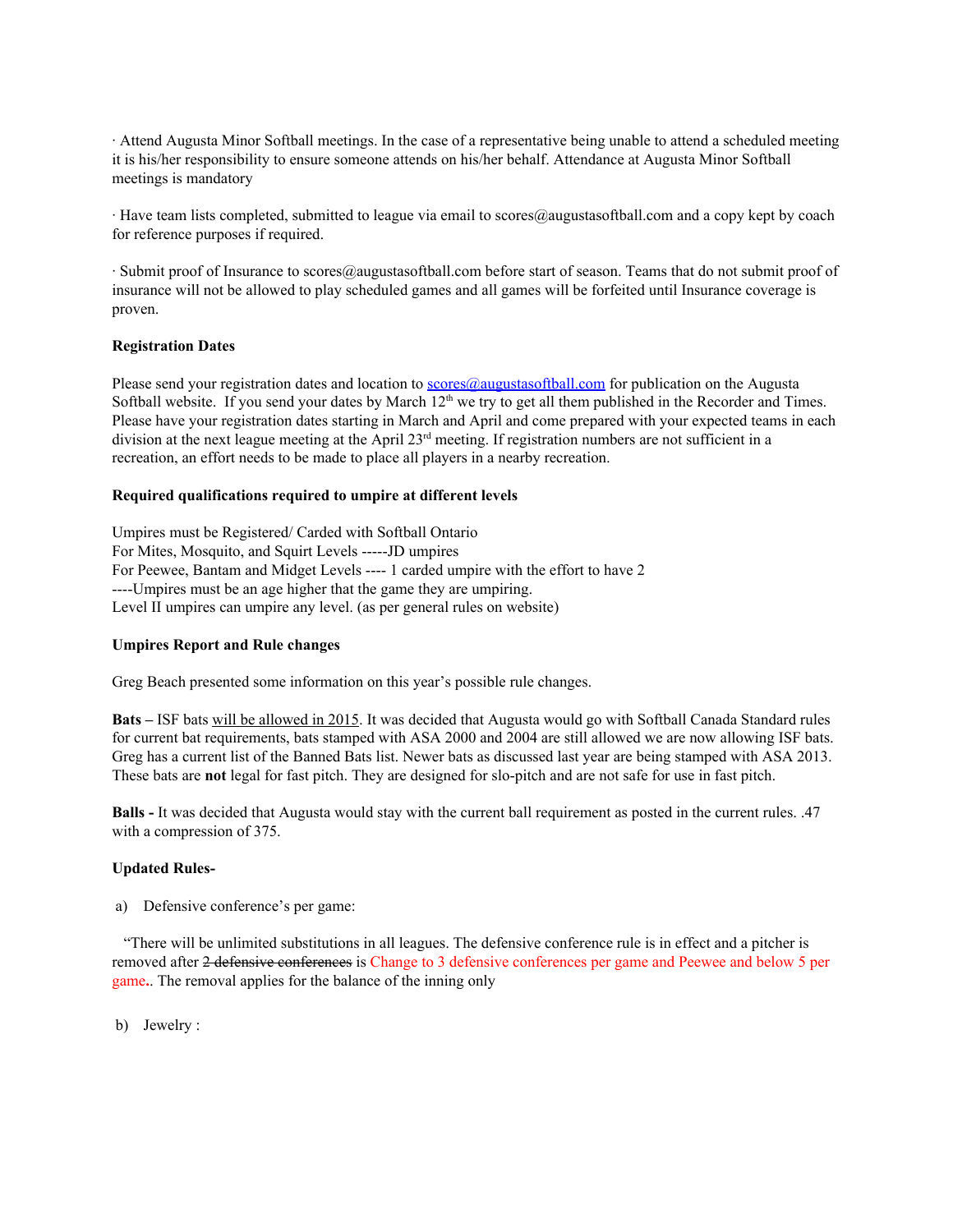Jewelry can be worn as long as it is not a distraction to opposing players, this is up to the Umpire discretion on whether it is to be removed or covered up

c) Game time:

Time of the Game starts is when the  $1<sup>st</sup>$  pitch is thrown.

- d) Pitching rules have changed:
- Pitching Rule Points of Emphasis Augusta Minor Ball

In all female categories, and in all male categories up to and including **Peewee (Bantam was removed)**, the pivot foot must remain in contact with, or push off and drag away, prior to the stepping (non-pivot) foot touching the ground.

The portion of the rule allowing the drag, leap, or hop and then throw affects ONLY the male **add Bantam** and Midget category in Augusta Minor Ball.

e) Midget Girls runs per inning rule

It was asked if we could removed the 7 run cap per inning in the Midget Girls division, this decision will be tabled at the April  $23<sup>rd</sup>$  meeting and voted on at that meeting by all the Midget Girls division associations.

- An inning is described as 3 outs or 7 run cap per inning, with unlimited runs in the 7th inning ONLY.
- f) Steel Cleats

Steel Cleats are being allowed by Softball Canada at the Midget Boys level. Augusta Minor Softball will table this decision <u>at the April 23<sup>rd</sup> meeting and voted on at that meeting by all the Midget Boys division associations.</u>

g) Coaches must call time and be granted time

Coaches must call time and be granted time before entering the field of play. 1<sup>st</sup> time will be warned by the umpire if enter field before granted time.  $2<sup>nd</sup>$  offence could result in ejection from game at the Umpire discretion. This must be made aware at the Coaches meeting in May.

## h) Mosquito rule everyone bats

Current rule "• An inning will consist of 3 outs or 5 runs whichever comes first (Modified June 2008)"

Change rule to "modifying the rules for MOSQUITO to reflect how MOST associations okay it. Everyone bats. The batting order is only to keep the batters organized. No score is kept. This is directly in line with softball Canada recommendations." So an inning would consist of each team's full batting lineup.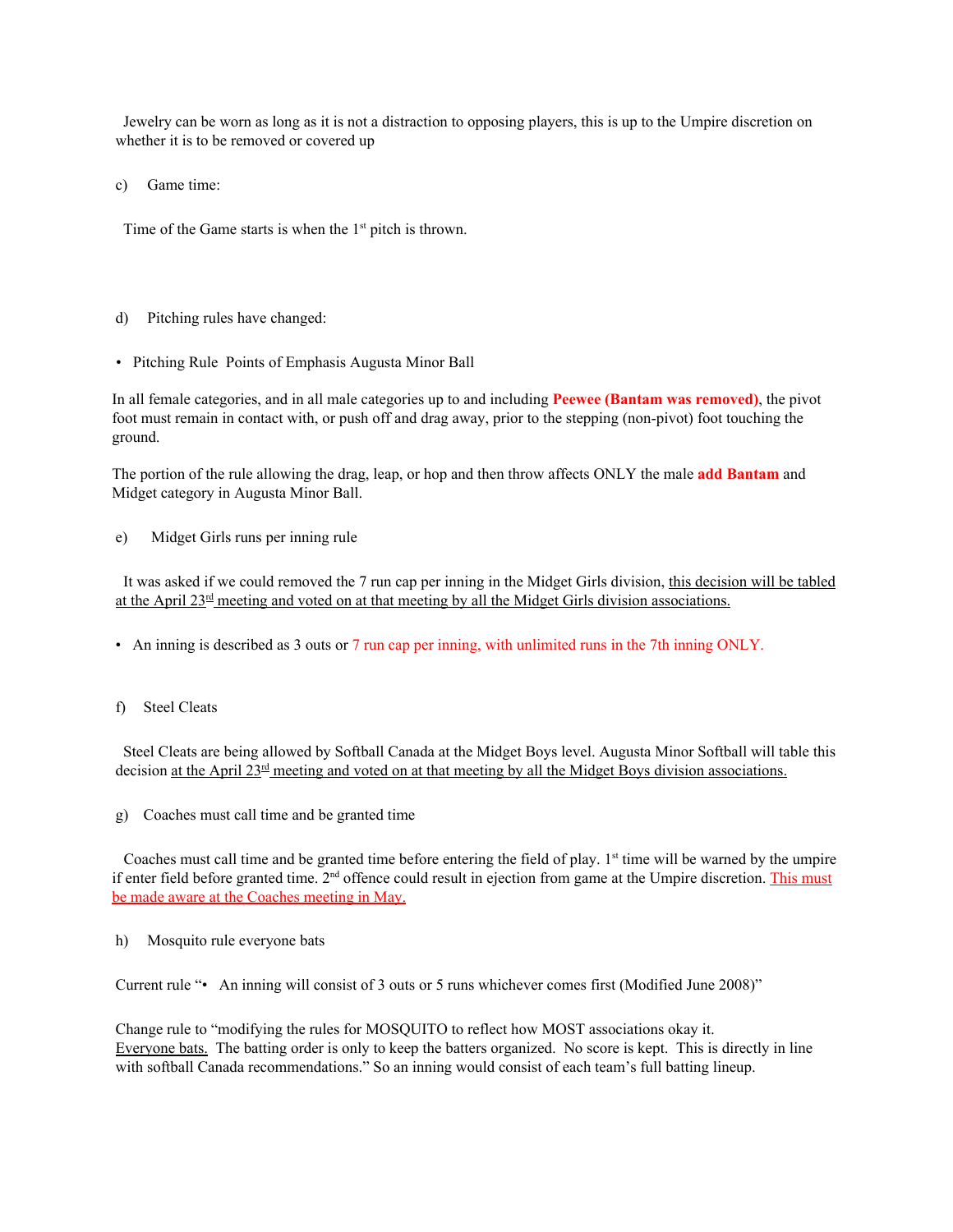### i) Squirt Division Umpire Rule

We would like for the Year End Tournament in Squirt to have a Level 1 Carded Umpire behind the plate for the Semi-Final and Final games of the tournament instead of only a JD umpire. To be decided at the April 23<sup>rd</sup> meeting by all associations with Squirt teams.

## **Inform the Coaches**

All the associations are asked to prepare their coaches for the season and make sure they have copies of the rules on hand during the games and the score sheets should be filled out with first and last name.

#### **Coaches Meeting in May and Coaches Code of Conduct Form Signed**

It was decided to have a Coaches meeting in May again like last few years to review all the schedules and review rule changes and for Greg Beach to go over rules. We would like all coaches to attend. At this meeting or before the first regular season games an Augusta Minor Softball Coaches Code of Conduct Form needs to be signed by all coaches and be submitted to Augusta Minor Softball

We need to set a date for coaches meeting at the April 23rd meeting.

#### **Peewee /Bantam Divisions**

There is concern for these divisions as there were only a few teams. Especially in Peewee girls. The Mallorytown Peewee girls team is joining a Kingston league that has 4 teams if there is any other interest from other areas they are open to more teams. Bantam Girls division could be an issue with only a couple of teams. Will review again at the April 23<sup>rd</sup> meeting.

#### **Bantam Boys Team from Osgoode**

A team from Osgoode (can play games at North Gower or Kars) would like to join the Augusta League Bantam Boys division, they are a decent team and played Johnstown and Lyn last year in exhibition games. They are looking for more competition. It was voted yes to allow them into this division.

## **Association Insurance Form and Team Lists form**

The association insurance form and all teams players list with DOB must be handed in to Augusta Minor Softball before any game is played for that association; if Augusta Minor Softball does not have these documents games played will be forfeited until documents are received.

#### **Zero tolerance for players and coaches**

There has to be zero tolerance towards unacceptable behavior on the ball field from coaches and players during the season. Bad language and unsportsmanlike behavior towards the actual game will not be tolerated.

## **Submitting scores on time!!!**

Rule needs to be tweaked, too many scores not submitted on time.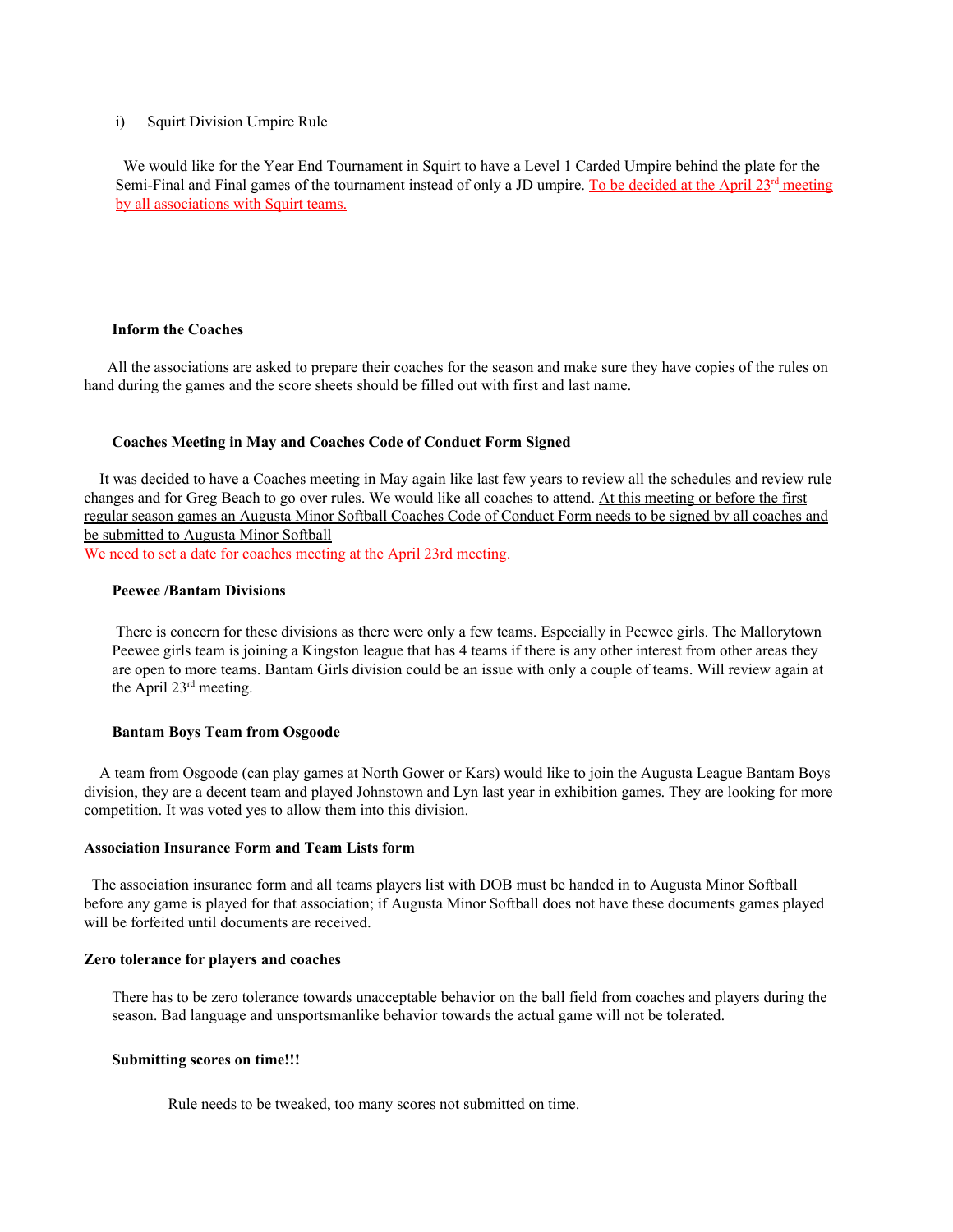## New rule in place for 2015 season:

Scores must be submitted within 48 hours of the game by both teams. Rainouts must be communicated within 48 hours of the game. Failure to do this... results in 0-0 score final and both teams get zero pts. Scores are sent in to [scores@augustasoftball.com](mailto:scores@augustasoftball.com).

## **Mite & Mosquito ….do we split East & West? Consistent nights played? 12 game schedule?**

Mallorytown Mosquito and Mite teams are joining the Augusta league. Last year its Mosquito and Mite teams played just in Mallorytown against each other for the first year back in softball. Now they are ready to join the league with players who know how to play softball.

Idea is to have two divisions for Mite, an east and west divisions, play only 12 games instead of 14 and have a mid-season tourney added so all the teams get together twice a year, mid-season and year end tourney. The idea in two divisions is to keep travel down for the regular season games and distance to travel for 6:15pm is hard.

In 2014 season Mallorytown had 2 teams, Athens 2 teams, Westport 1 team to make one division west, other division Maynard 1 team, Spencerville 1 team, North Augusta 1 team. At the April 23<sup>rd</sup> meeting we need to see how many teams we would have for the East –West split. The idea is you play one home and one away with your division against each team and then play one team in the other division home and away game. Another idea is to pick consistent nights to play each week so you know each week what night and easier for parents to plan, Mondays and Thursday nights were the nights decided at the last meeting.

## **Tournament commitments possible fee/deposit at beginning of year?**

Discussion was around getting a deposit in place for the Year end tournaments for the host teams. Talked about placing a \$50.00 deposit for spot in the tournament, paid to the Treasurer. A treasurer is needed for 2015 season and Amy Finucan has stepped up and will create a bank account for Augusta Minor Softball. This is to help the host association of the tournament have some money to start off with and if a team backs out last minute the host association has some money to cover the umps and/if medals or trophies are bought.

Yes was agreed upon that Year end tourney deposits of \$50 per team to be handed in during the **May Coaches meeting to the treasurer of Augusta Minor Softball. This deposit will be taken off the tourney fee required for each team. Augusta Minor Softball will pay the host tournament association this deposit, this deposit must be factored into costing for each team.**

Idea for Midget and Bantam divisions for boys and girls is to have Main Large trophy created to give out each year instead of the medals or a small trophy for the winner of the division. This way there is some meaning to winning the title.

Yes \$10 per team in Bantam and Midget boys and girls division to get a large trophy for each **division. To be handed in during the May Coaches meeting to the treasurer of Augusta Minor Softball.**

### **Website and Communications**